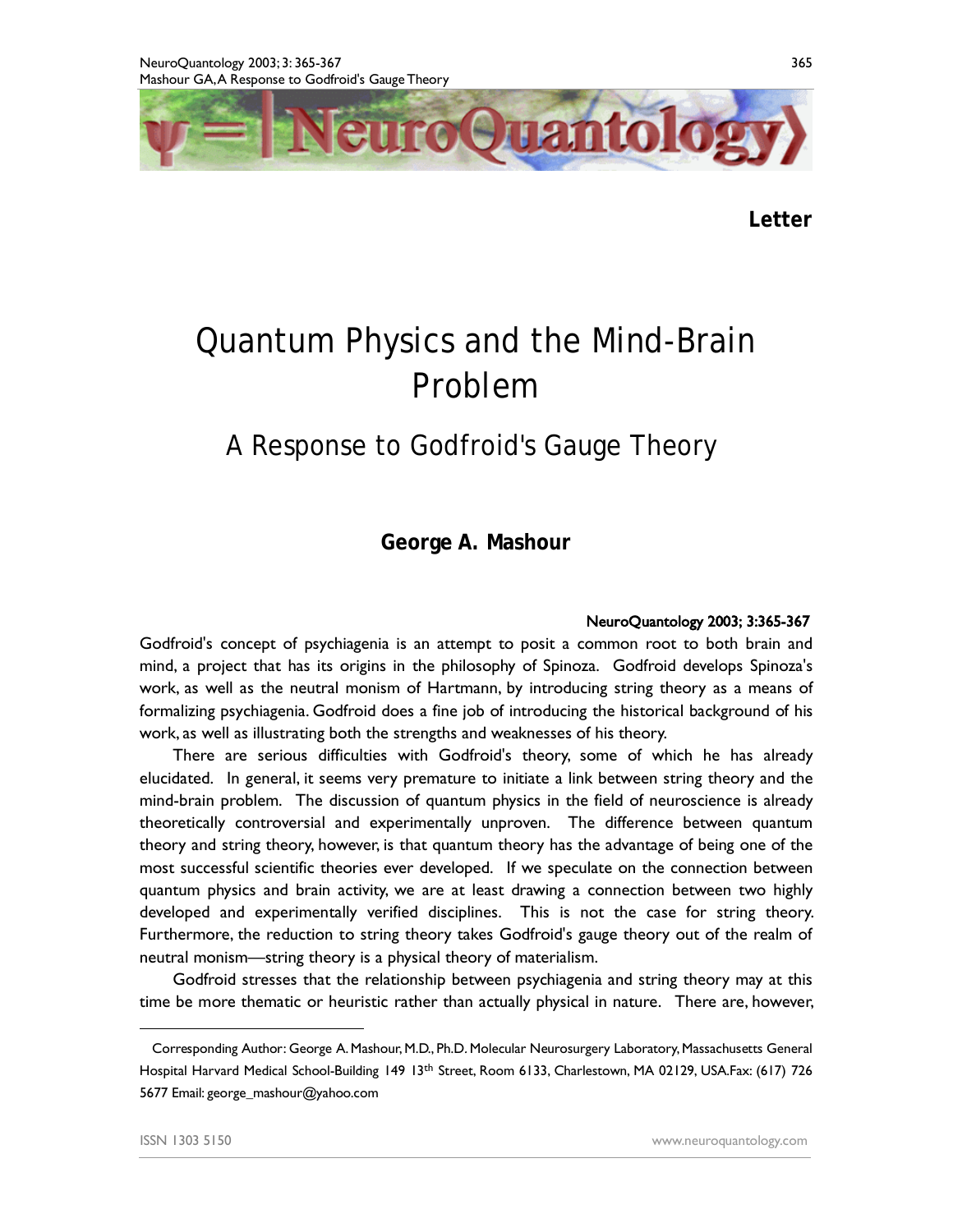

difficulties with both that parallel each other. Both string theory and gauge theory are ways of shifting empirical and theoretical problems to other realms where they seem to disappear (Godfroid himself notes this, but it does not appear to disturb him). By positing the third entity of psychiagenia, we obviate the mind-brain duality but we leave ourselves in the precarious scientific position where we can say little and do even less to prove the hypothesis. At least string theory, unlike psychiagenia, has a mathematical formalism on which it can rely. Yet string theory is also undermined by its need for ten dimensions. Granted, this non-intuitive property is no disproof of the theory. Indeed, both relativity and quantum theory forced us to redefine our commonsense notions of space, time, and matter. It seems, however, that the need for extra dimensions (string theory) or extra psychic entities (Godfroid's gauge theory) distorts the subject of study beyond recognition.

Quantum physics does, I believe, shed a heuristic light on the mind-brain problem. Quantum theory is beset by its own conundrum: the wave-particle duality. It is certainly possible to posit a third entity from which both could be derived, similar to what Godfroid does with the mind-brain duality. The third entity in quantum theory that allows the wave and particle to be manifest is not necessarily a deeper reality, but rather *an observer*. Godfroid highlights the observer directly in his paper (Figure 1), but leaves him in the passive position. "Wave" or "particle" are merely answers to different forms of questioning put forth by an intentional consciousness and executed in experiment. Thus, the third entity need not be ontologic but rather epistemologic, i.e. not something related to being but rather to knowing. We define the reality by investigating and theorizing about it.

Consider an example put forth by Godfroid: medical imaging. Godfroid suggests that neuroimaging can break a mind-brain symmetry, obscuring part of psychiagenia and bringing a ten-dimensional reality to a four-dimensional reality. Godfroid does point out that the "exploratory device" (for example, an MRI machine) influences the subject studied. Imaging, whether it be pathologic or radiologic, is a form of interpretation that *creates* the entity of brain for our scientific use. Brain and mind are thus epistemologic constructs rather than entities that have the ontologic status of being "out there" to be manifested from psychiagenia. This highlights that mind and brain are useful tools for the cognitive investigator, just as wave and particle are for the physical one. Also, the mind-brain duality may be an artificial construct. Consider the study of drug abuse as an example. We could talk about the brain mechanisms involved via neuroimaging, or discuss psychodynamic theories that suggest drugs as a way of obscuring trauma or replacing object loss in youth. We need not stop at this dyad, however. We could also see it from a sociologic perspective, or discuss the instinct to alter consciousness from a theologic point of view, or discuss drugs as a tool of quelling the masses in oppressive capitalist society. The point is, "mind" or "brain" or "society" or "spirit" are in this instance many tools we use to address a scientific problem, rather than concrete entities.

This, of course, leaves us in another curious position: psychiagenia, the root to both brain and mind, is the investigating consciousness itself. While this seems to be a *reductio ad*  a*bsurdum* that assumes what was meant to be proven, 20<sup>th</sup>-century physics has taught us that observation or consciousness is a limiting factor in physical theory. This form of idealism is